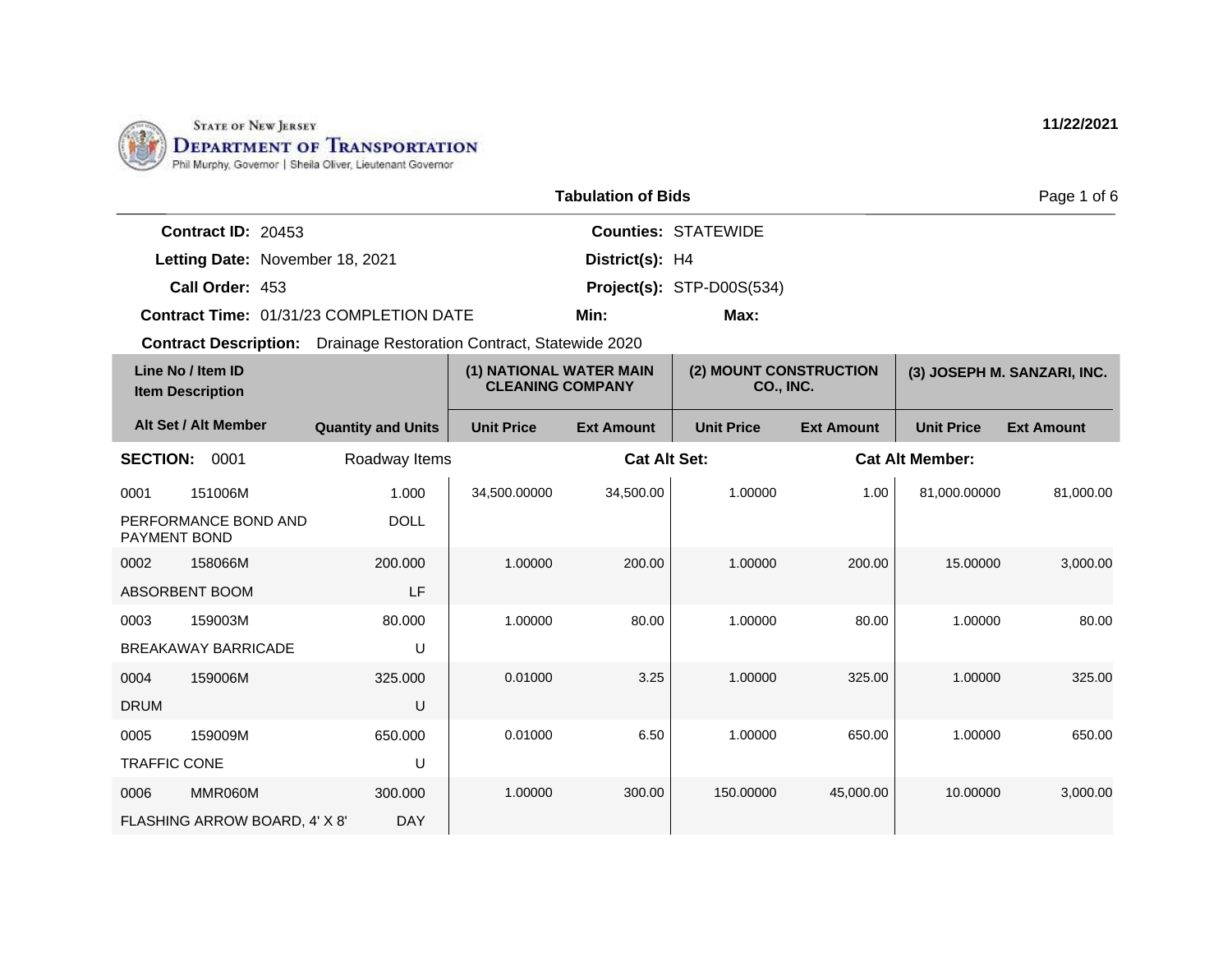

|                           |                                         | <b>Tabulation of Bids</b> |                            | Page 2 of 6 |
|---------------------------|-----------------------------------------|---------------------------|----------------------------|-------------|
| <b>Contract ID: 20453</b> |                                         |                           | <b>Counties: STATEWIDE</b> |             |
|                           | Letting Date: November 18, 2021         | District(s): H4           |                            |             |
| Call Order: 453           |                                         |                           | Project(s): STP-D00S(534)  |             |
|                           | Contract Time: 01/31/23 COMPLETION DATE | Min:                      | Max:                       |             |

|                 | Line No / Item ID<br><b>Item Description</b>                                                    |                           | (1) NATIONAL WATER MAIN<br><b>CLEANING COMPANY</b> |                     | (2) MOUNT CONSTRUCTION<br><b>CO., INC.</b> |                   |                        | (3) JOSEPH M. SANZARI, INC. |
|-----------------|-------------------------------------------------------------------------------------------------|---------------------------|----------------------------------------------------|---------------------|--------------------------------------------|-------------------|------------------------|-----------------------------|
|                 | Alt Set / Alt Member                                                                            | <b>Quantity and Units</b> | <b>Unit Price</b>                                  | <b>Ext Amount</b>   | <b>Unit Price</b>                          | <b>Ext Amount</b> | <b>Unit Price</b>      | <b>Ext Amount</b>           |
| <b>SECTION:</b> | 0001                                                                                            | Roadway Items             |                                                    | <b>Cat Alt Set:</b> |                                            |                   | <b>Cat Alt Member:</b> |                             |
| 0007            | 159012M                                                                                         | 650.000                   | 0.10000                                            | 65.00               | 1.00000                                    | 650.00            | 9.60000                | 6,240.00                    |
|                 | <b>CONSTRUCTION SIGNS</b>                                                                       | <b>SF</b>                 |                                                    |                     |                                            |                   |                        |                             |
| 0008            | MMG008M                                                                                         | 825,000                   | 225,00000                                          | 185,625.00          | 225,00000                                  | 185,625.00        | 225,00000              | 185,625.00                  |
|                 | <b>TRAFFIC CONTROL TRUCK WITH</b><br>MOUNTED CRASH CUSHION AND<br>FLASHING ARROW BOARD, 4' X 8' | <b>DAY</b>                |                                                    |                     |                                            |                   |                        |                             |
| 0009            | 159141M                                                                                         | 1,625.000                 | 0.25000                                            | 406.25              | 90.00000                                   | 146,250.00        | 150.00000              | 243,750.00                  |
|                 | TRAFFIC DIRECTOR, FLAGGER                                                                       | <b>HOUR</b>               |                                                    |                     |                                            |                   |                        |                             |
| 0010            | 202009P                                                                                         | 3,500.000                 | 40.00000                                           | 140,000.00          | 125.00000                                  | 437,500.00        | 80.00000               | 280,000.00                  |
|                 | EXCAVATION, UNCLASSIFIED                                                                        | CY                        |                                                    |                     |                                            |                   |                        |                             |
| 0011            | 601664M                                                                                         | 500,000.000               | 6.60000                                            | 3,300,000.00        | 3.90000                                    | 1,950,000.00      | 3.75000                | 1,875,000.00                |
|                 | <b>VIDEO INSPECTION OF PIPE</b>                                                                 | LF                        |                                                    |                     |                                            |                   |                        |                             |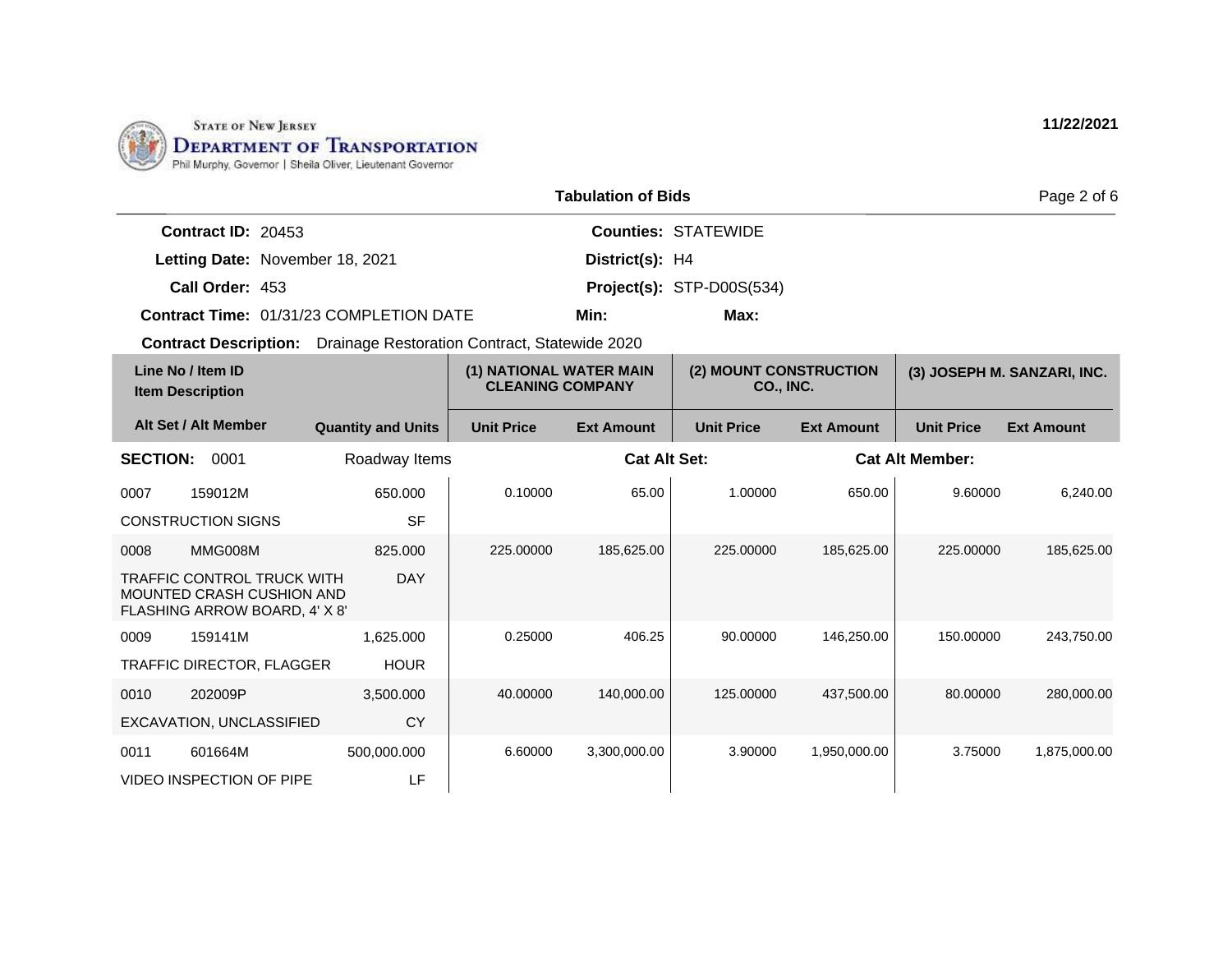

|                           |                                         | <b>Tabulation of Bids</b> |                            | Page |
|---------------------------|-----------------------------------------|---------------------------|----------------------------|------|
| <b>Contract ID: 20453</b> |                                         |                           | <b>Counties: STATEWIDE</b> |      |
|                           | Letting Date: November 18, 2021         | District(s): H4           |                            |      |
| Call Order: 453           |                                         |                           | Project(s): STP-D00S(534)  |      |
|                           | Contract Time: 01/31/23 COMPLETION DATE | Min:                      | Max:                       |      |

|                    | Line No / Item ID<br><b>Item Description</b>                          |                           | (1) NATIONAL WATER MAIN<br><b>CLEANING COMPANY</b> |                     | (2) MOUNT CONSTRUCTION<br>CO., INC. |                   |                        | (3) JOSEPH M. SANZARI, INC. |
|--------------------|-----------------------------------------------------------------------|---------------------------|----------------------------------------------------|---------------------|-------------------------------------|-------------------|------------------------|-----------------------------|
|                    | Alt Set / Alt Member                                                  | <b>Quantity and Units</b> | <b>Unit Price</b>                                  | <b>Ext Amount</b>   | <b>Unit Price</b>                   | <b>Ext Amount</b> | <b>Unit Price</b>      | <b>Ext Amount</b>           |
| <b>SECTION:</b>    | 0001                                                                  | Roadway Items             |                                                    | <b>Cat Alt Set:</b> |                                     |                   | <b>Cat Alt Member:</b> |                             |
| 0012               | MMD064M                                                               | 425,000.000               | 0.15000                                            | 63,750.00           | 4.46000                             | 1,895,500.00      | 6.31000                | 2,681,750.00                |
|                    | <b>CLEANING EXISTING PIPE</b><br>Cleaning of pipe -3" to 36" Diameter | LF                        |                                                    |                     |                                     |                   |                        |                             |
| 0013               | MMD064M                                                               | 75,000.000                | 0.01000                                            | 750.00              | 0.01000                             | 750.00            | 17.50000               | 1,312,500.00                |
|                    | <b>CLEANING EXISTING PIPE</b><br>Cleaning of pipe-Over 36" Diameter   | LF                        |                                                    |                     |                                     |                   |                        |                             |
| 0014               | 602216M                                                               | 5,800.000                 | 373.45000                                          | 2,166,010.00        | 350,00000                           | 2,030,000.00      | 355,00000              | 2,059,000.00                |
| Drainage Structure | <b>CLEANING DRAINAGE</b><br><b>STRUCTURE Cleaning Existing</b>        | U                         |                                                    |                     |                                     |                   |                        |                             |
| 0015               | MMD059M                                                               | 4,000.000                 | 15.00000                                           | 60.000.00           | 1.00000                             | 4.000.00          | 114.00000              | 456.000.00                  |
|                    | <b>CULVERT CLEANING</b>                                               | LF                        |                                                    |                     |                                     |                   |                        |                             |
| 0016               | 801012M                                                               | 6,000.000                 | 5.00000                                            | 30,000.00           | 5.00000                             | 30,000.00         | 3.00000                | 18,000.00                   |
|                    | <b>SELECTIVE CLEARING</b>                                             | SY                        |                                                    |                     |                                     |                   |                        |                             |

**11/22/2021**

3 of 6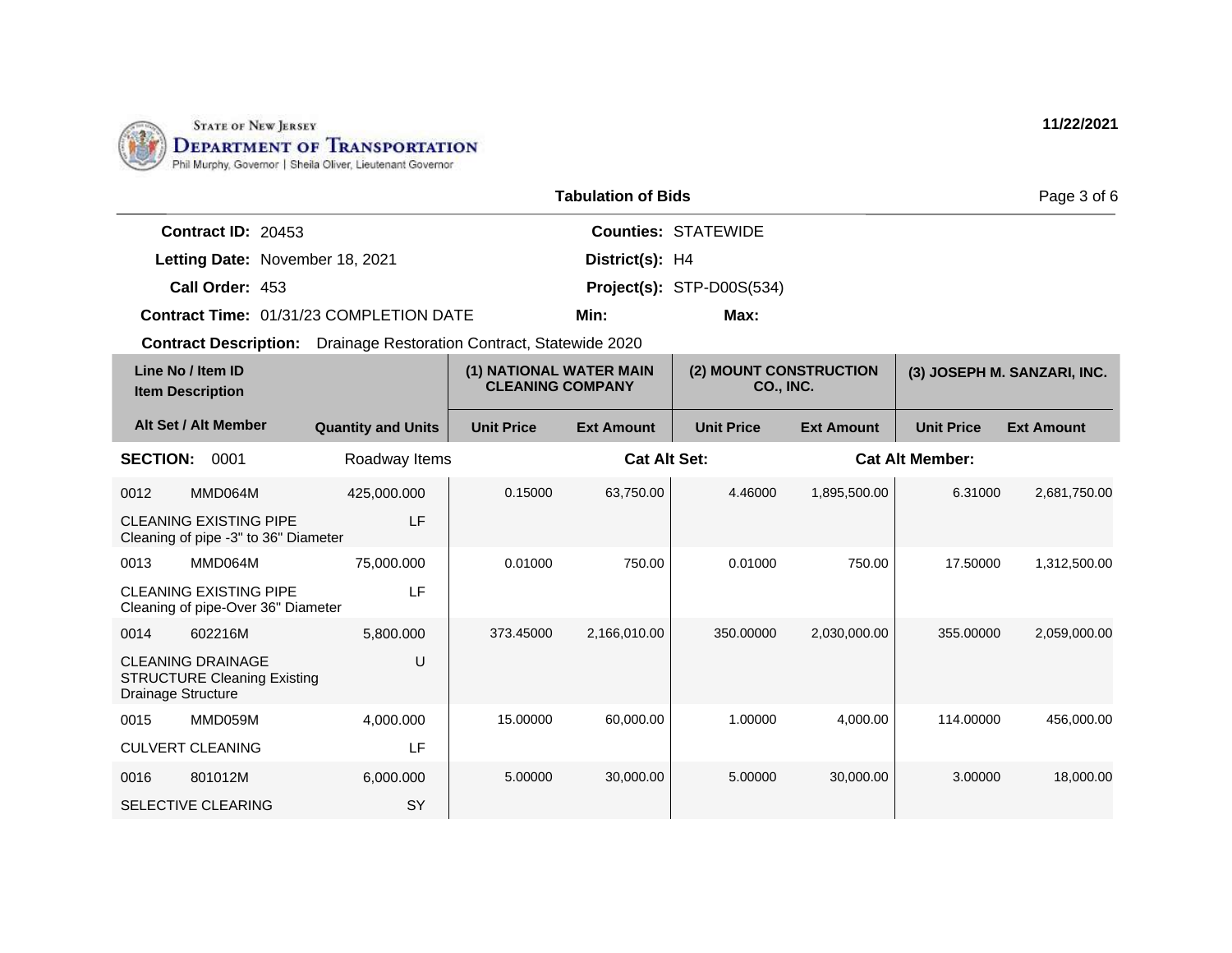

|                      |                                                | <b>Tabulation of Bids</b> |                                     | Page 4 of 6 |
|----------------------|------------------------------------------------|---------------------------|-------------------------------------|-------------|
| Contract $ID: 20453$ |                                                |                           | <b>Counties: STATEWIDE</b>          |             |
|                      | Letting Date: November 18, 2021                | District(s): H4           |                                     |             |
| Call Order: 453      |                                                |                           | <b>Project(s):</b> STP-D00S $(534)$ |             |
|                      | <b>Contract Time: 01/31/23 COMPLETION DATE</b> | Min:                      | Max:                                |             |

| Line No / Item ID<br><b>Item Description</b> |                                                           | (1) NATIONAL WATER MAIN<br><b>CLEANING COMPANY</b> |                   | (2) MOUNT CONSTRUCTION<br>CO., INC. |                   | (3) JOSEPH M. SANZARI, INC. |                        |                   |
|----------------------------------------------|-----------------------------------------------------------|----------------------------------------------------|-------------------|-------------------------------------|-------------------|-----------------------------|------------------------|-------------------|
|                                              | Alt Set / Alt Member                                      | <b>Quantity and Units</b>                          | <b>Unit Price</b> | <b>Ext Amount</b>                   | <b>Unit Price</b> | <b>Ext Amount</b>           | <b>Unit Price</b>      | <b>Ext Amount</b> |
| <b>SECTION:</b>                              | 0001                                                      | Roadway Items                                      |                   | <b>Cat Alt Set:</b>                 |                   |                             | <b>Cat Alt Member:</b> |                   |
| 0017                                         | 602207M                                                   | 25,000                                             | 1,500.00000       | 37,500.00                           | 1,500.00000       | 37,500.00                   | 1,500.00000            | 37,500.00         |
|                                              | <b>MANHOLE COVER</b>                                      | U                                                  |                   |                                     |                   |                             |                        |                   |
| 0018                                         | 602210M                                                   | 75.000                                             | 1,600.00000       | 120,000.00                          | 1,600.00000       | 120,000.00                  | 1,600.00000            | 120,000.00        |
|                                              | <b>BICYCLE SAFE GRATE</b>                                 | U                                                  |                   |                                     |                   |                             |                        |                   |
| 0019                                         | MMD035M                                                   | 175.000                                            | 500.00000         | 87,500.00                           | 500.00000         | 87,500.00                   | 500.00000              | 87,500.00         |
|                                              | <b>CLEARING SITE CLEARING SITE</b><br>(SWEEPING OF ROADS) | MILE                                               |                   |                                     |                   |                             |                        |                   |
| 0023                                         | 153011M                                                   | 3,000.000                                          | 0.50000           | 1,500.00                            | 1.00000           | 3,000.00                    | 1.00000                | 3,000.00          |
| <b>TRAINEES</b>                              |                                                           | <b>HOUR</b>                                        |                   |                                     |                   |                             |                        |                   |
|                                              | <b>Section Totals:</b>                                    |                                                    |                   | \$6,228,196.00                      |                   | \$6,974,531.00              |                        | \$9,453,920.00    |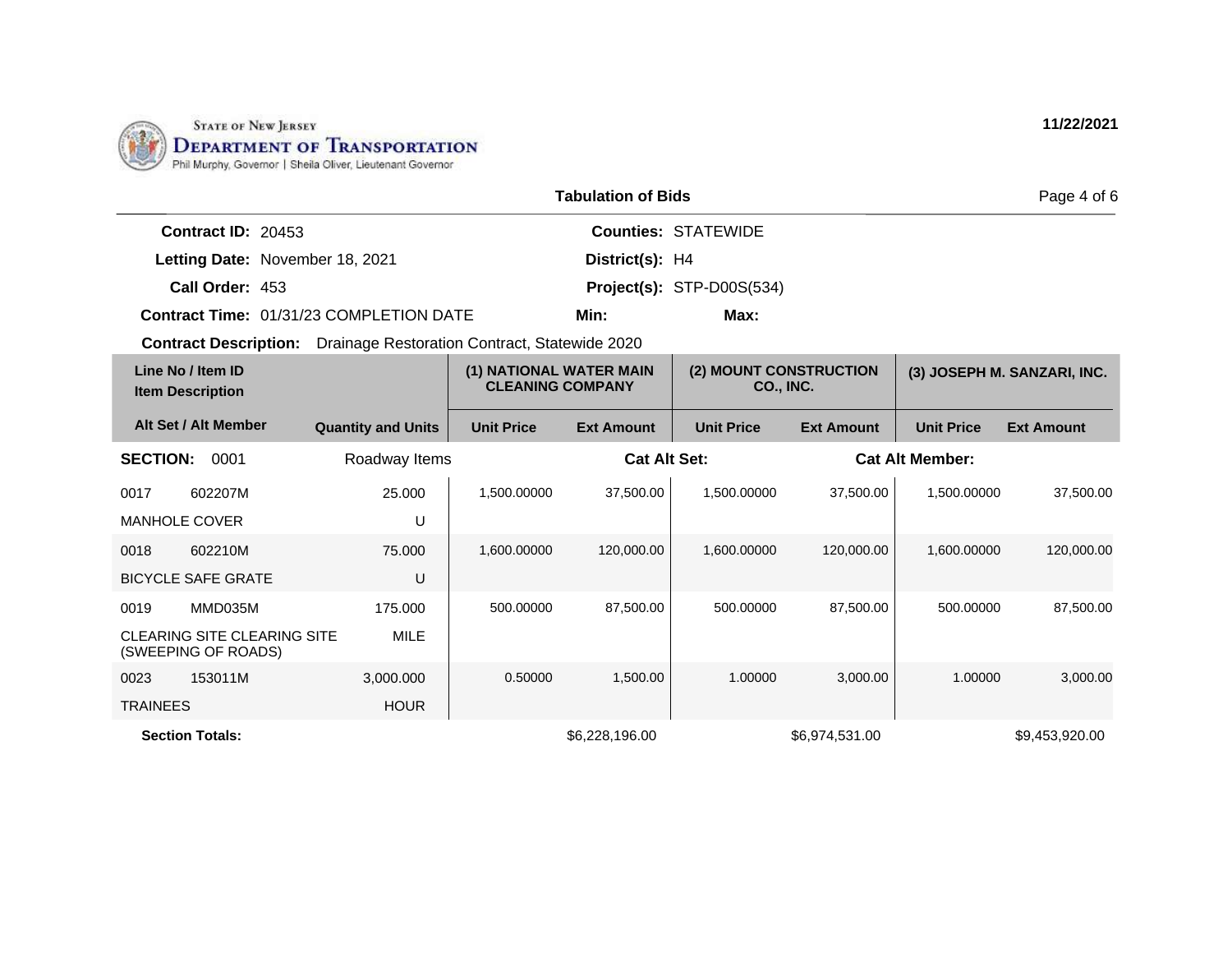

|                                                                            |                           |                                                    | <b>Tabulation of Bids</b> |                                     |                   |                        | Page 5 of 6                 |
|----------------------------------------------------------------------------|---------------------------|----------------------------------------------------|---------------------------|-------------------------------------|-------------------|------------------------|-----------------------------|
| Contract ID: 20453                                                         |                           |                                                    |                           | <b>Counties: STATEWIDE</b>          |                   |                        |                             |
| Letting Date: November 18, 2021                                            |                           |                                                    | District(s): H4           |                                     |                   |                        |                             |
| Call Order: 453                                                            |                           |                                                    |                           | $Project(s):$ STP-D00S $(534)$      |                   |                        |                             |
| <b>Contract Time: 01/31/23 COMPLETION DATE</b>                             |                           |                                                    | Min:                      | Max:                                |                   |                        |                             |
| <b>Contract Description:</b> Drainage Restoration Contract, Statewide 2020 |                           |                                                    |                           |                                     |                   |                        |                             |
| Line No / Item ID<br><b>Item Description</b>                               |                           | (1) NATIONAL WATER MAIN<br><b>CLEANING COMPANY</b> |                           | (2) MOUNT CONSTRUCTION<br>CO., INC. |                   |                        | (3) JOSEPH M. SANZARI, INC. |
| Alt Set / Alt Member                                                       | <b>Quantity and Units</b> | <b>Unit Price</b>                                  | <b>Ext Amount</b>         | <b>Unit Price</b>                   | <b>Ext Amount</b> | <b>Unit Price</b>      | <b>Ext Amount</b>           |
| <b>SECTION:</b><br>0002                                                    |                           | <b>Construction Engineering Items</b>              | <b>Cat Alt Set:</b>       |                                     |                   | <b>Cat Alt Member:</b> |                             |
| 0020<br>155009M                                                            | 1.000                     | 40,000.00000                                       | 40,000.00                 | 75,000.00000                        | 75,000.00         | 27,500.00000           | 27,500.00                   |
| FIELD OFFICE TYPE C SET UP                                                 | U                         |                                                    |                           |                                     |                   |                        |                             |
| 0021<br>155027M                                                            | 18.000                    | 2,000.00000                                        | 36,000.00                 | 2,400.00000                         | 43,200.00         | 3,500.00000            | 63,000.00                   |
| FIELD OFFICE TYPE C<br><b>MAINTENANCE</b>                                  | <b>MO</b>                 |                                                    |                           |                                     |                   |                        |                             |
| <b>Section Totals:</b>                                                     |                           |                                                    | \$76,000.00               |                                     | \$118,200.00      |                        | \$90,500,00                 |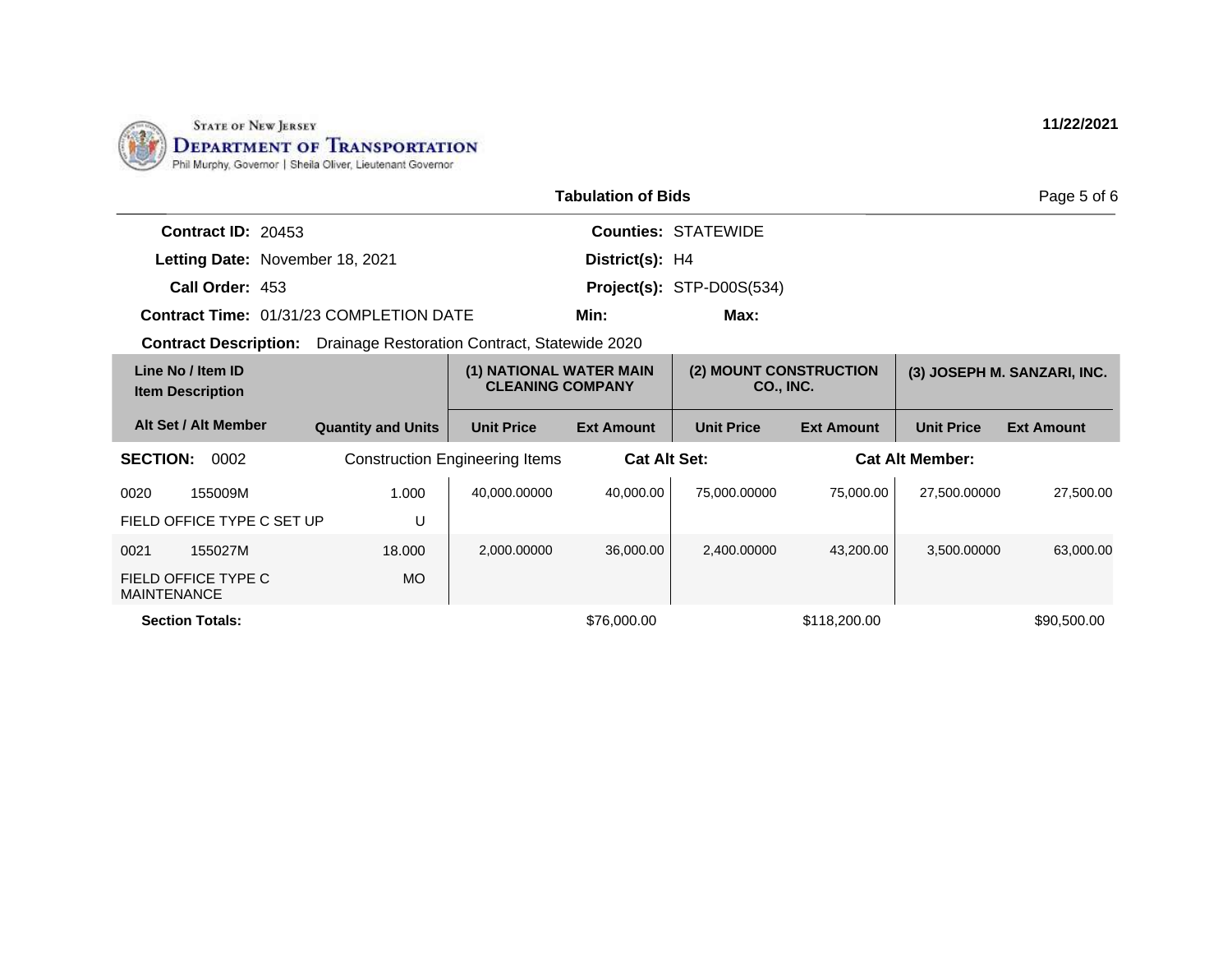

|                                                                            |                              |                                                    | <b>Tabulation of Bids</b> |                                     |                   |                        | Page 6 of 6                 |
|----------------------------------------------------------------------------|------------------------------|----------------------------------------------------|---------------------------|-------------------------------------|-------------------|------------------------|-----------------------------|
| Contract ID: 20453                                                         |                              |                                                    |                           | <b>Counties: STATEWIDE</b>          |                   |                        |                             |
| Letting Date: November 18, 2021                                            |                              |                                                    | District(s): H4           |                                     |                   |                        |                             |
| Call Order: 453                                                            |                              |                                                    |                           | Project(s): STP-D00S(534)           |                   |                        |                             |
| <b>Contract Time: 01/31/23 COMPLETION DATE</b>                             |                              |                                                    | Min:                      | Max:                                |                   |                        |                             |
| <b>Contract Description:</b> Drainage Restoration Contract, Statewide 2020 |                              |                                                    |                           |                                     |                   |                        |                             |
| Line No / Item ID<br><b>Item Description</b>                               |                              | (1) NATIONAL WATER MAIN<br><b>CLEANING COMPANY</b> |                           | (2) MOUNT CONSTRUCTION<br>CO., INC. |                   |                        | (3) JOSEPH M. SANZARI, INC. |
| Alt Set / Alt Member                                                       | <b>Quantity and Units</b>    | <b>Unit Price</b>                                  | <b>Ext Amount</b>         | <b>Unit Price</b>                   | <b>Ext Amount</b> | <b>Unit Price</b>      | <b>Ext Amount</b>           |
| <b>SECTION:</b><br>0003                                                    | Non-Participating Items      |                                                    | <b>Cat Alt Set:</b>       |                                     |                   | <b>Cat Alt Member:</b> |                             |
| 152015P<br>0022                                                            | 1.000                        | 0.01000                                            | 0.01                      | 1.00000                             | 1.00              | 7.500.00000            | 7,500.00                    |
| POLLUTION LIABILITY INSURANCE                                              | <b>DOLL</b>                  |                                                    |                           |                                     |                   |                        |                             |
| <b>Section Totals:</b>                                                     |                              |                                                    | \$0.01                    |                                     | \$1.00            |                        | \$7,500.00                  |
|                                                                            | <b>Contract Totals</b>       |                                                    | \$6,304,196.01            |                                     | \$7,092,732.00    |                        | \$9,551,920.00              |
|                                                                            | <b>Cost Plus Time Totals</b> |                                                    | \$6,304,196.01            |                                     | \$7,092,732.00    |                        | 9,551,920.00                |
| $\left( \right)$ indicates item is hid as Lump Cum                         |                              |                                                    |                           |                                     |                   |                        |                             |

**( ) indicates item is bid as Lump Sum**